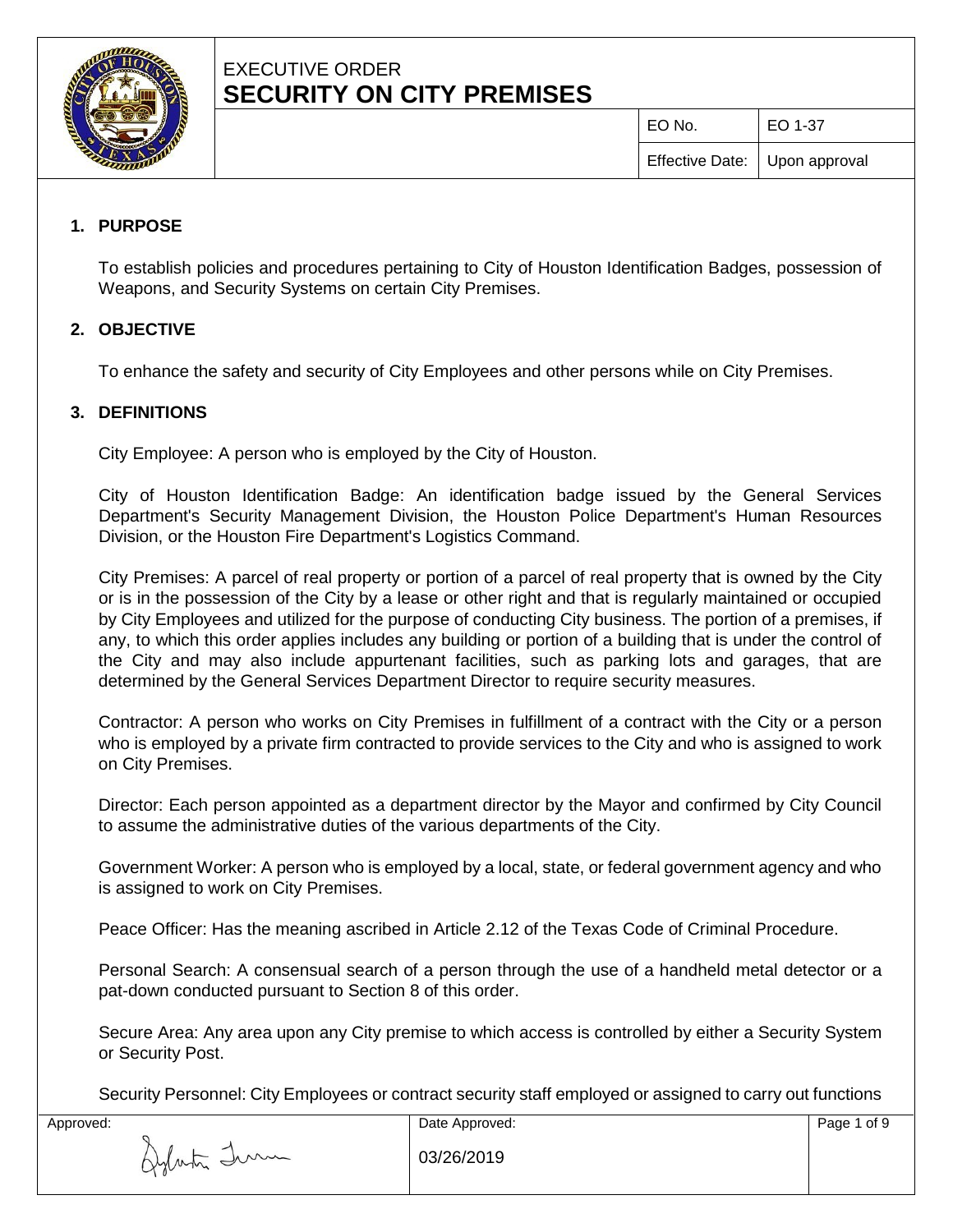#### under this order.

Security Post: Any location on City Premises that is staffed by any contract security officer, certified Peace Officer or other City Security Personnel.

Security System: Metal detectors, x-ray devices, card-operated entry systems, operating regulations and related measures, or any combination thereof, installed, promulgated or operated upon any City premise to ensure that persons entering Secure Areas are authorized and not in possession of prohibited Weapons.

Volunteer: A person who volunteers his or her time to work on a City project; a person who serves as an intern on City Premises; or a person who serves on a City board or commission on City Premises.

Weapon: Any of the following instruments or any device that simulates any of the following instruments:

**Chemical dispensing device**: Any device designed, made, or adapted for the purpose of dispensing a substance capable of causing an adverse psychological or physiological effect on a human being.

**Club:** Any instrument specially designed, made, or adapted for the purpose of inflicting serious bodily injury or death by striking a person with the instrument, including but not limited to:

- (i) Blackjack;
- (ii) Nightstick;
- (iii) Mace; or
- (iv) Tomahawk.

**Conducted energy device:** Any device used or intended to be used as either an offensive or defensive weapon that is capable of temporarily immobilizing a person by inflicting an electrical charge, including but not limited to:

- (i) Stun guns; or
- (ii) Tasers.

**Explosive weapon**: Any explosive or incendiary bomb, grenade, rocket, or mine designed, made, or adapted for the purpose of inflicting serious bodily injury, death, or substantial property damage, or for the principal purpose of causing such a loud report as to cause undue public alarm or terror, and includes any device designed, made, or adapted for delivering or shooting an explosive weapon.

**Firearm**: Any device designed, made, or adapted to expel a projectile through a barrel by using the energy generated by an explosion or burning substance or any device readily convertible to that use, including but not limited to:

- (i) Rifles;
- (ii) Handguns;
- (iii) Machine guns;
- (iv) Short-barrel firearms;
- (v) Hunting guns;
- (vi) Antique guns; or
- (vii) Zip guns.

**Handgun**: Any firearm designed, made, or adapted to be fired with one hand.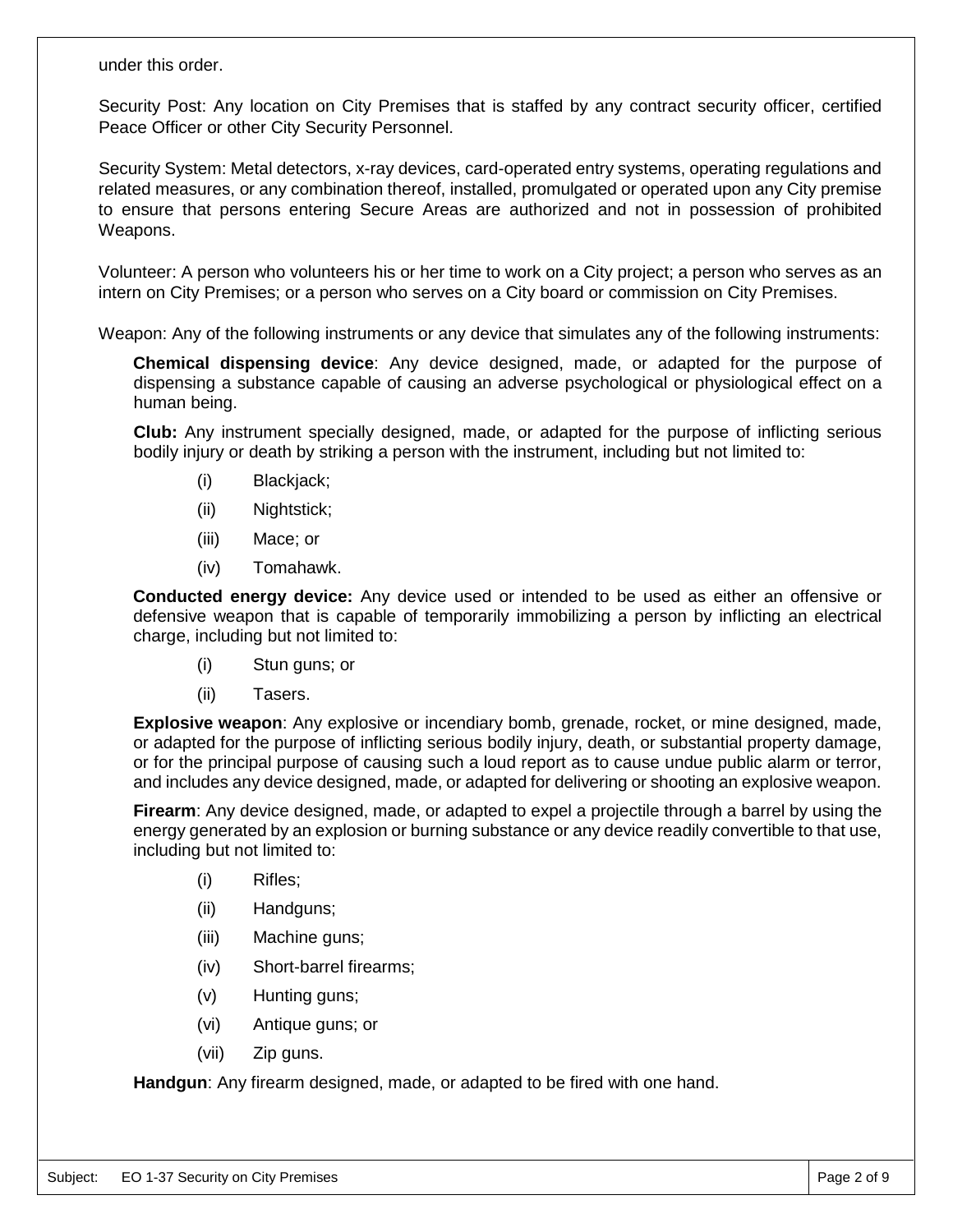**Hoax bomb**: Any device that (i) reasonably appears to be an explosive or incendiary device; or (ii) by its design causes alarm or reaction of any type by an official of a public safety agency or a volunteer agency organized to deal with emergencies.

**Knife**: Any bladed hand instrument capable of inflicting serious bodily injury or death by cutting or stabbing a person with the instrument, including but not limited to:

- (i) Jackknife with a blade over three inches;
- (ii) Throw-blade knife or hand instrument designed to cut or stab another by being thrown;
- (iii) Dagger, including but not limited to a dirk, stiletto, and poniard;
- (iv) Bowie knife;
- (v) Sword;
- (vi) Spear;
- (vii) Switchblade knife; or
- (viii) Location-restricted knife with a blade over five and one-half inches.

**Knuckles**: Any instrument that consists of finger rings or guards made of a hard substance and designed, made, or adapted for the purpose of inflicting serious bodily injury or death by striking a person with a fist enclosed in the knuckles.

#### **4. SCOPE**

- 4.1. Application. This order is applicable to all City Premises with the following exceptions:
	- 4.1.1. Secure Areas on City airports subject to applicable state and federal laws and regulations.
	- 4.1.2. Secure Areas within buildings that house Municipal Courts subject to regulations promulgated by the Presiding Judge under Section 16-12 of the Code of Ordinances.
	- 4.1.3. Buildings or areas of buildings managed by an entity to whom the City has authorized to provide its own security (i.e. Houston First Corporation).
- 4.2. Unless otherwise provided by state or federal law, the provisions of this order shall not be construed to prohibit a member of the public from carrying a handgun, either concealed or openly carried in a shoulder or belt holster, in a public park or other City Premises if the person holds a valid license to carry pursuant to Subchapter H, Chapter 411 of the Texas Government Code.
- 4.3. Cumulative. This order is cumulative of, and no provision of this order shall be construed to excuse compliance with, all other applicable state, federal and City laws, rules and regulations, including but not limited to:
	- 4.3.1. Chapter 46 of the Texas Penal Code, Subchapter H, Chapter 411 of the Texas Government Code, and other state firearms laws;
	- 4.3.2. City ordinances and civil service rules that govern the carrying of Weapons by City Employees; and
	- 4.3.3. Chapter 52, Subchapter G, of the Texas Labor Code governing Weapons and ammunition stored in locked, privately owned vehicles.

# **5. RESPONSIBILITIES**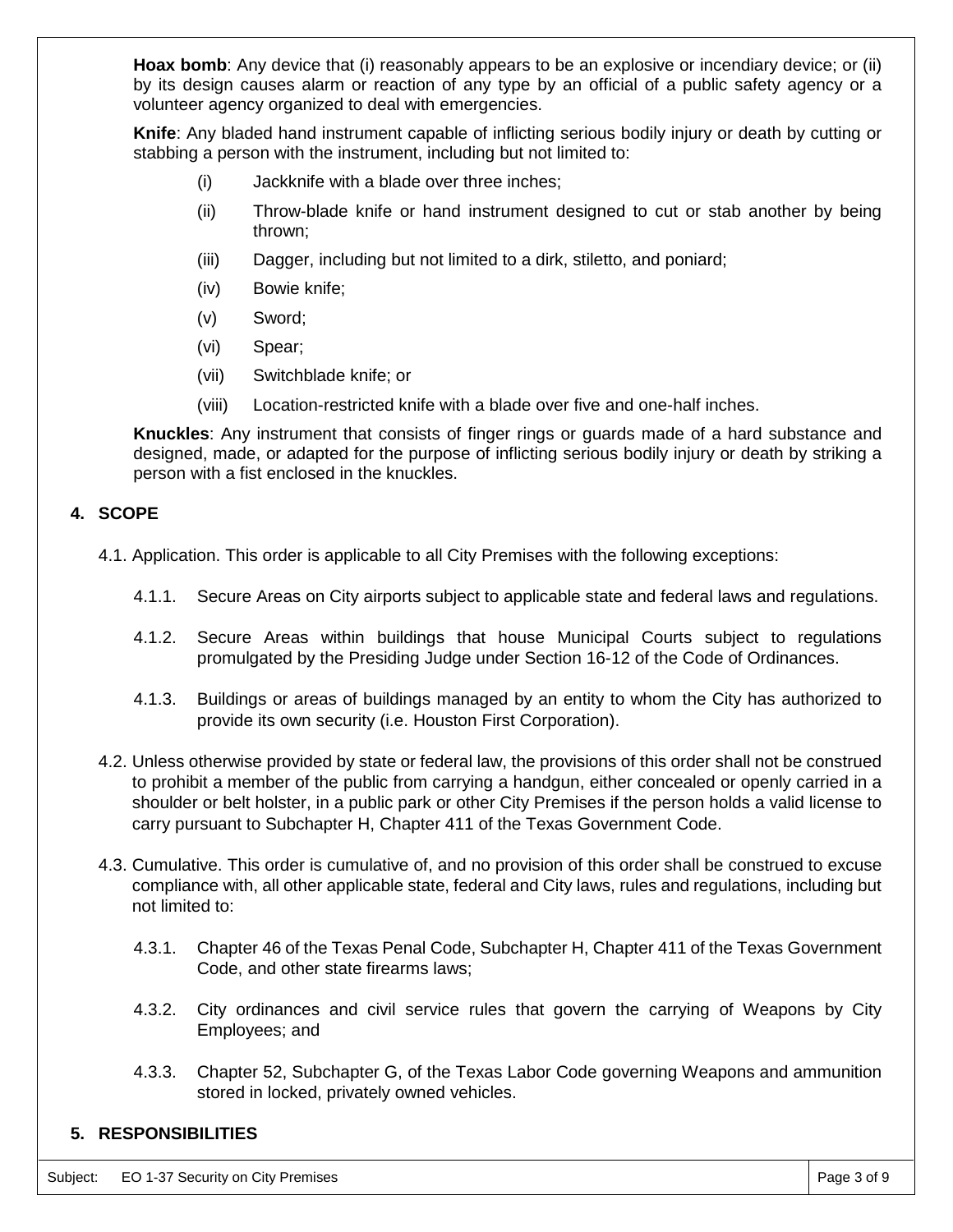- 5.1. Each Director is responsible for implementing the provisions of this order through Security Personnel and Security Systems provided for that purpose in the areas and buildings subject to his/her control or jurisdiction.
- 5.2. The Houston Police Department shall render assistance as needed in the operations conducted under this order.

#### **6. WEAPONS PROHIBITED ON CITY PREMISES; EXCEPTIONS**

- 6.1. Weapons, including all knives and all firearms, are prohibited on City Premises, except as expressly provided by applicable state, federal and City laws, rules and regulations.
- 6.2. Pursuant to Section 411.203 of the Texas Government Code and Section 14-184 of the Code of Ordinances, City Employees, Volunteers, Government Workers, and Contractors may not possess, while in or on City Premises or Secure Areas, any Weapon, unless specifically authorized by this order, City ordinance, or state or federal law.
	- 6.2.1. In accordance with Chapter 52, Subchapter G, of the Texas Labor Code, it is an exception to this prohibition that City Employees, Volunteers, Government Workers, and Contractors may transport or store a firearm or ammunition in a locked, privately owned motor vehicle in a parking garage, parking lot, or other parking area provided by the City.
	- 6.2.2. It is an exception to this prohibition that City Employees, Volunteers, Government Workers, and Contractors who must be armed because of the nature of their job assignment (generally, Security Personnel) and who are licensed or commissioned to carry a firearm under state or federal law, may be authorized in writing to carry a firearm by their respective Director or the Mayor.
	- 6.2.3. It is an exception to this prohibition that City Employees, Volunteers, Government Workers, and Contractors who must carry folding knives and utility knives (such as box cutters) because of the nature of their job assignment may possess such instruments so long as such instrument is not a location-restricted knife.
- 6.3. Although state law authorizes a person with a license to carry a handgun in most public buildings, no such person may bring a concealed or openly carried handgun:
	- 6.3.1. Into the room or rooms where a meeting of a governmental entity that is subject to the Texas Open Meetings Act is held, if the person was given effective notice under Section 30.06 or Section 30.07 of the Texas Penal Code;
	- 6.3.2. Onto the premises of any governmental court or offices utilized by the court;
	- 6.3.3. Into the Secure Area of a law enforcement facility where gun lockers have been provided to secure the license holder's handgun and notice was given pursuant to the requirements set forth in Section 411.207 of the Texas Government Code; or
	- 6.3.4. Into or onto any of the other prohibited locations under Chapter 46 of the Penal Code.
- 6.4. An individual must present official credentials issued by his or her respective governmental agency or office to be admitted to City Premises with a Weapon without being subjected to the security measures in this order. Generally, in accordance with Section 46.15 of the Texas Penal Code, those persons excepted from the security measures are: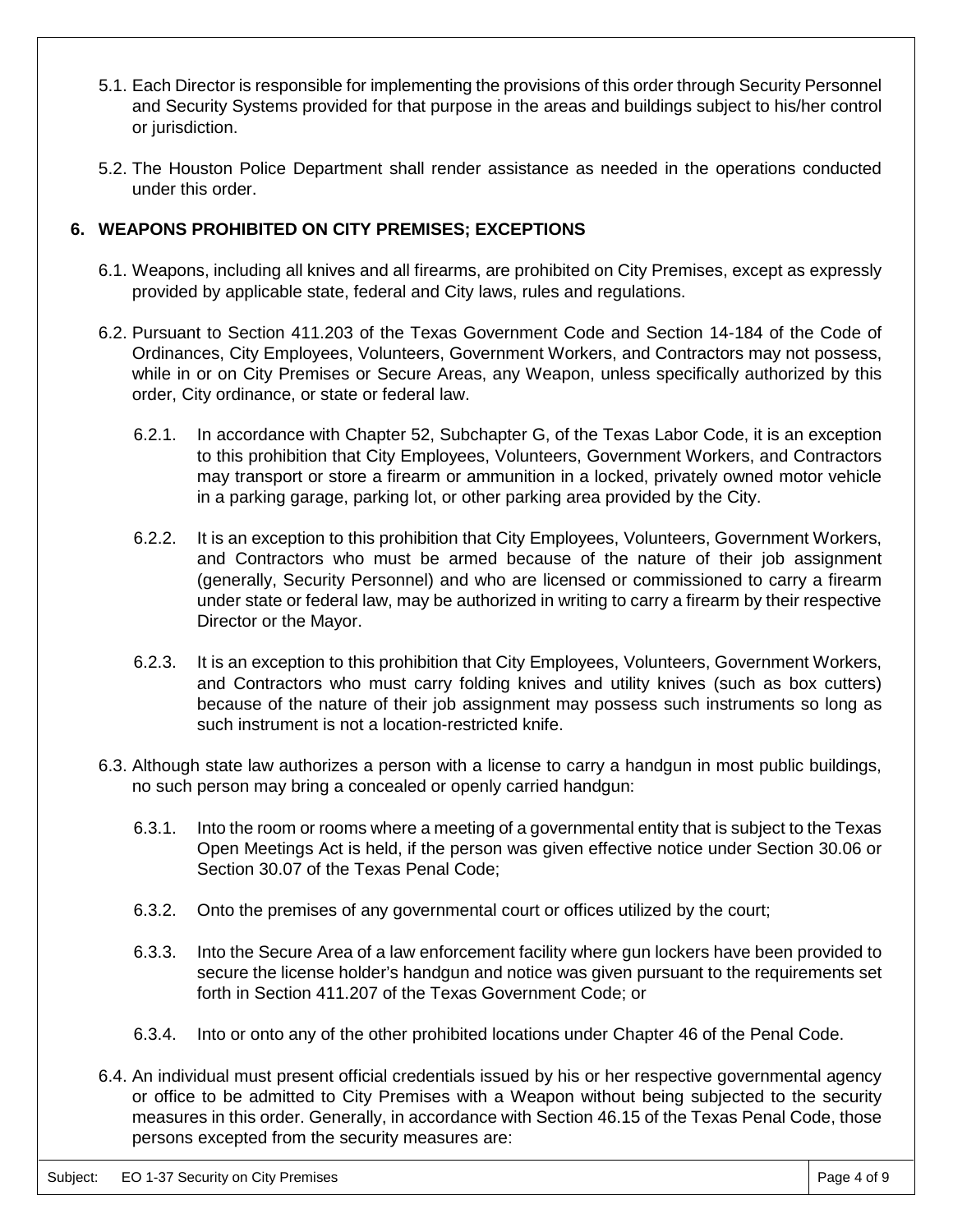- 6.4.1. A Peace Officer or special investigator under Article 2.122 of the Texas Code of Criminal Procedure;
- 6.4.2. An honorably retired Peace Officer or federal criminal investigator;
- 6.4.3. A parole officer and community supervision and corrections officer engaged in the actual discharge of duties;
- 6.4.4. A judge justice, or bailiff escorting a judge or justice of a federal court, the supreme court, the court of criminal appeals, a court of appeals, a district court, a criminal district court, a constitutional county court, a statutory county court, a justice court, or a municipal court who is licensed to carry a handgun under Subchapter H, Chapter 411, Texas Government Code;
- 6.4.5. The attorney general, United States attorney, district attorney, criminal district attorney, municipal attorney, county attorney, assistant attorney general, assistant United States attorney, assistant district attorney, assistant criminal district attorney, or assistant county attorney who is licensed to carry a handgun under Subchapter H, Chapter 411, Texas Government Code;
- 6.4.6. A juvenile probation officer who is authorized to carry a firearm under Section 142.006, Texas Human Resources Code; or
- 6.4.7. A person who is volunteer emergency services personnel under Section 46.01(18) of the Texas Penal Code if the person is carrying a handgun under the authority of Subchapter H, Chapter 411, Texas Government Code and engaged in providing emergency services.

# **7. IDENTIFICATION BADGES**

- 7.1. The General Services Department or other issuing department shall issue a City of Houston Identification Badge, as necessary, to City Employees, Volunteers, Government Workers, and Contractors who work on City Premises as soon as possible after the individual first reports to work.
- 7.2. All City Employees, Volunteers, Government Workers, and Contractors must wear their City of Houston Identification Badge at **ALL** times while in Secure Areas on City Premises. The City of Houston Identification Badge **MUST BE DISPLAYED PROMINENTLY**, either worn on the outer garment between the waist and shoulder or displayed on the belt at the waist IF THE BADGE IS NOT COVERED by a jacket, coat, sweater, vest, or other garment.
- 7.3. A City of Houston Identification Badge is City property. Upon separation from employment with the City, a City Employee shall be responsible for returning his or her City of Houston Identification Badge to his or her department's human resources personnel or to the issuing division of the General Services Department, the Houston Police Department, or the Houston Fire Department, as applicable. Each department shall be responsible for promptly returning to the issuing division any surrendered badges, and the names and employee identification numbers of City Employees who have not surrendered their badges upon separation from employment with the City.
- 7.4. Upon completion of his or her work with the City, the Volunteer, Government Worker, or Contractor must return his or her City of Houston Identification Badge to human resources personnel or to the issuing division of the General Services Department, the Houston Police Department, or the Houston Fire Department, as applicable.
- 7.5. Whenever a City Employee is promoted, demoted, or transferred to another department or another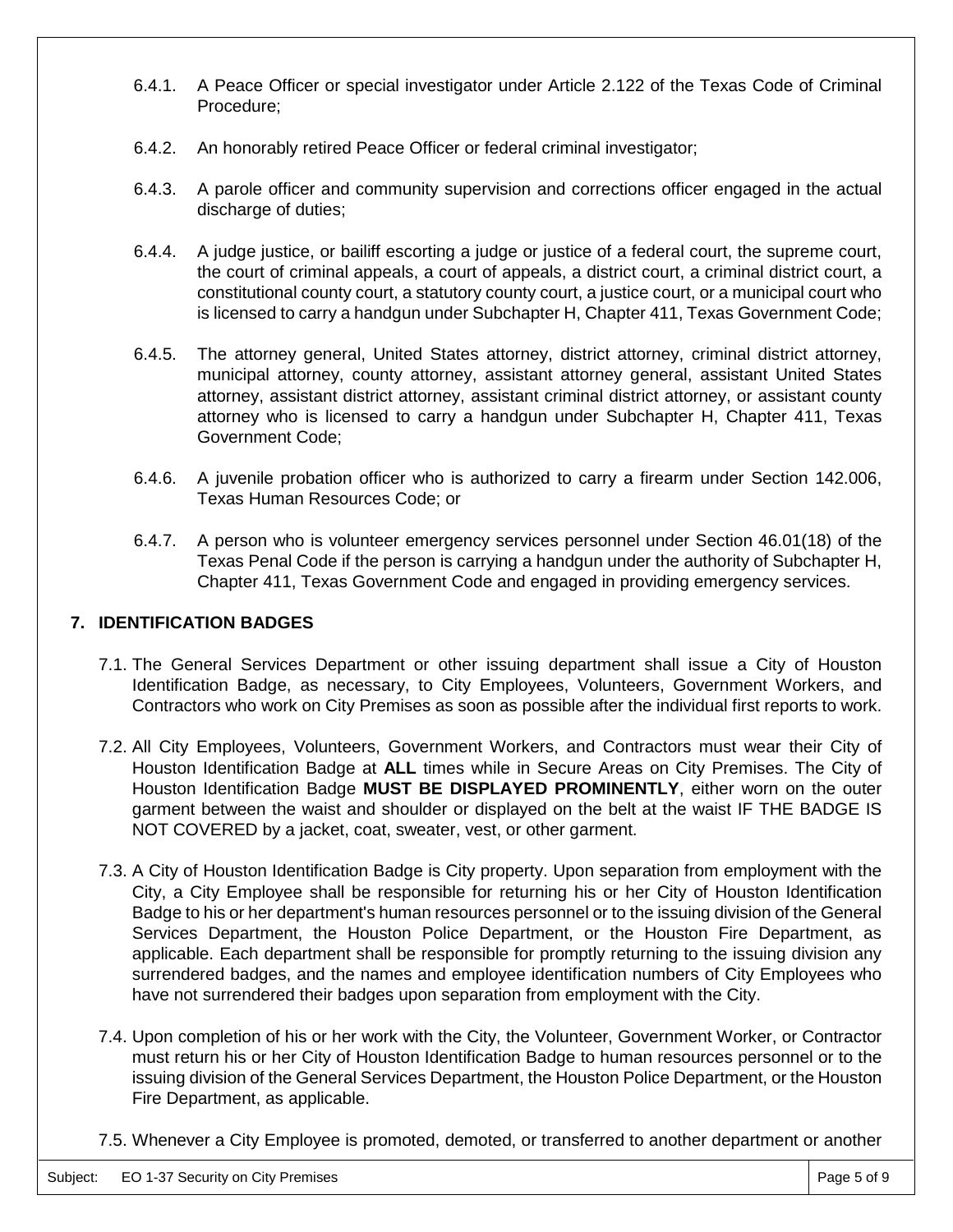division within his or her current department, that employee shall return his or her City of Houston Identification Badge to his or her department's human resources personnel or to the issuing division in order to be issued a new badge reflecting the employee's new position and department, if applicable, either directly or through his or her department's human resources personnel.

- 7.6. The General Services Department or other issuing department shall issue a visitor identification badge to visitors to Secure Areas on City Premises. All visitors must wear their visitor identification badge at **ALL** times while in Secure Areas on City Premises and must return their visitor badges to Security Personnel upon leaving City Premises. A visitor identification badge **MUST BE DISPLAYED PROMINENTLY**, either worn on the outer garment between the waist and shoulder or displayed on the belt at the waist IF THE BADGE IS NOT COVERED by a jacket, coat, sweater, vest, or other garment.
- 7.7. Security Personnel shall approach and question all persons in Secure Areas on City Premises who do not have a visible identification badge. City Employees should report to Security Personnel all persons in Secure Areas on City Premises who do not have a visible identification badge.

# **8. PROCEDURES FOR ENTERING A SECURE AREA**

- 8.1. The following procedures shall apply to the operation of Security Systems:
	- 8.1.1. With the exception of City Employees as explained in 8.1.2 below, any person desiring to enter a Secure Area shall comply with the security measures in effect, enter through the designated public entrance to the building, and pass through a metal detector if one is present.

#### 8.1.2. **City Employees, Volunteers, Government Workers, and Contractors desiring to enter a Secure Area.**

- 8.1.2.1. A City Employee, Volunteer, Government Worker, or Contractor assigned to work in a Secure Area who possesses a valid City of Houston Identification Badge with pre-approved access to the Secure Area may enter through a designated employee or public entrance without being subjected to a search upon presenting a valid City of Houston Identification Badge. Pre-approved access may be coded into a City Employee's, Volunteer's, Government Worker's, or Contractor's City of Houston Identification Badge and is evident when the badge is passed through an electronic card reader, allowing access through a door or turnstile.
- 8.1.2.2. A City Employee, Volunteer, Government Worker, or Contractor without preapproved access to a Secure Area shall comply with the security measures in effect, enter through the designated entrance, and pass through a metal detector if one is present, and may be subjected to a Personal Search. Such employee must also submit any purse, briefcase, bag and/or container for scanning by the x-ray machine and for inspection, if reasonably deemed necessary by Security Personnel.
- 8.1.2.3. City Peace Officers and firefighters wearing the official uniform and conducting official duties may enter through a designated employee or public entrance without being subjected to a search upon presenting a valid City of Houston Identification Badge.
- 8.1.2.4. If a City Employee, Volunteer, Government Worker, or Contractor does not have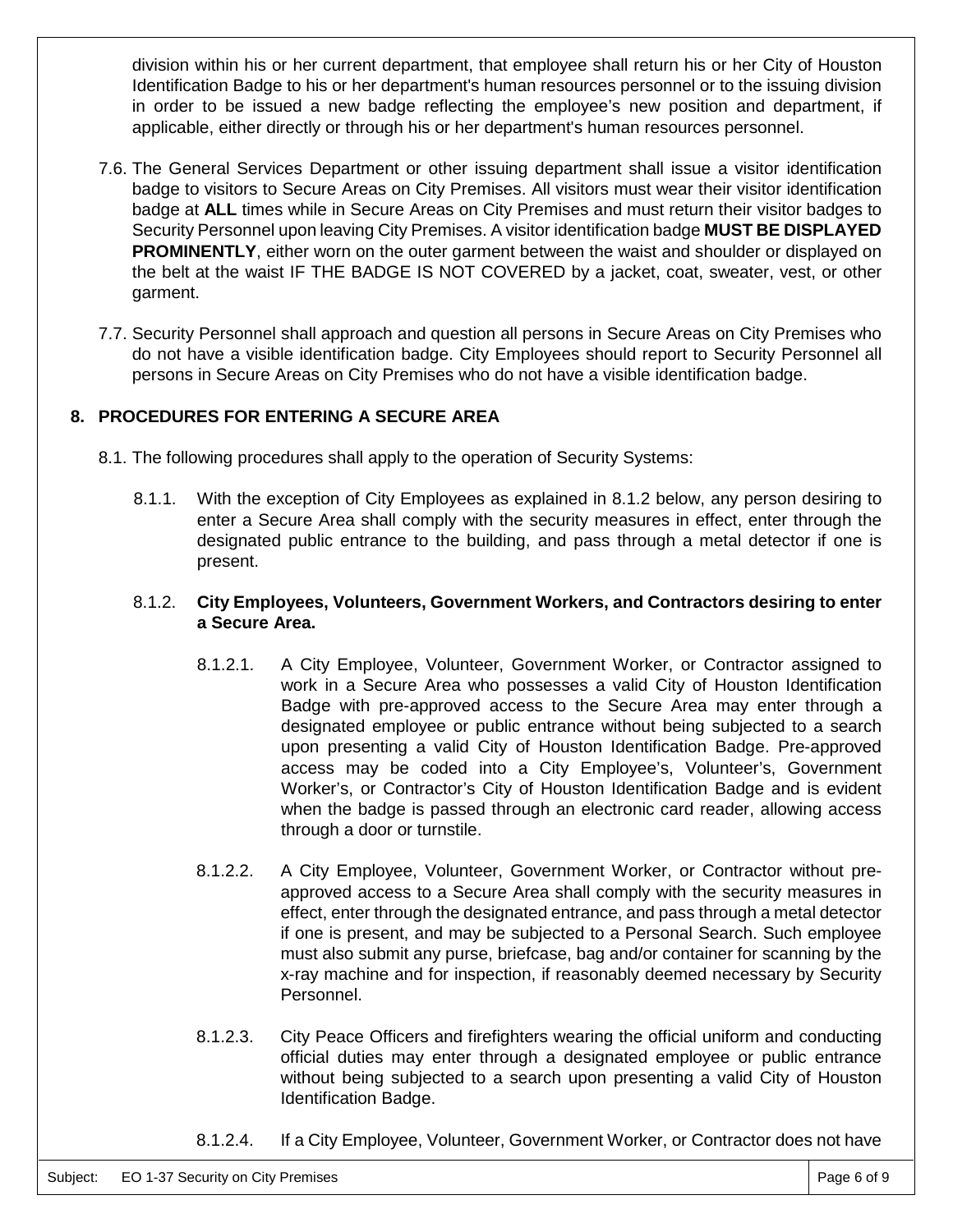a valid City of Houston Identification Badge, he/she must pass through the metal detector if one is present, may be subjected to a Personal Search, and must also submit any purse, briefcase, bag and/or container for scanning by the x-ray machine if one is present, and, if reasonably deemed necessary by Security Personnel, inspection. In addition, the City Employee, Volunteer, Government Worker, or Contractor must obtain a visitor identification badge.

- 8.1.2.5. Passing a Security System or post without identifying oneself to Security Personnel or unauthorized failure to use a security card swipe device is a violation of Section 2-414 of the Code of Ordinances. Such violation is a Class C misdemeanor punishable by a \$100 to \$500 fine.
- 8.1.2.6. A City Employee, Volunteer, Government Worker, or Contractor with a City of Houston Identification Badge who permits anyone else to use his or her badge for any purpose, including entry onto City Premises and into Secure Areas, violates Section 2-418 of the Code of Ordinances. Such violation is a Class C misdemeanor punishable by a \$100 to \$500 fine.
- 8.1.3. Any person who activates a metal detector shall be free to leave the premises without further search or questioning. However, such person may not under any circumstances be allowed to continue into the facility without resolving the cause for the metal detector activation. Any person who activates a metal detector and still desires to enter a Secure Area must remove all objects from his or her pockets or on his or her body and pass through the metal detector a second time. If the metal detector is again activated, the person will not be allowed to enter the Secure Area unless the person gives express consent to a Personal Search, and all items that are activating the metal detector are located. Any person who does not give consent to a Personal Search is free to leave the premises.
- 8.1.4. Accommodations shall be made by Security Personnel in the exercise of reasonable discretion for persons having surgically implanted metal devices, persons wearing surgical or orthopedic clothing or devices that contain metallic support parts and persons utilizing crutches, wheelchairs or carts containing metallic parts to assist their mobility.
- 8.1.5. A person who has a pacemaker and/or defibrillator may state that he or she cannot pass through a metal detector on advice of a doctor, because the metal detector will damage the medical device. If that occurs, the person must display the Medical Device ID Card identifying the person and the device. The person must consent to a pat down search, or he or she will not be allowed entry into the City Premises.
- 8.1.6. Except as provided in part 8.1.2 above, all packages, briefcases, and other containers in the immediate possession of persons entering Secure Areas shall be subject to inspection. No person shall be permitted to carry a package, briefcase or other container into a Secure Area unless the package, briefcase or other container has been inspected by Security Personnel to determine that it does not contain a Weapon. Inspection of packages, briefcases or other containers may be carried out by Security Personnel by visual inspection of the interior of such containers or by x-ray or other electronic survey of the contents thereof. Where storage facilities have been provided, Weapons found may be checked as authorized in part 8.1.7 below.
- 8.1.7. Wherever a Security System is established for a Secure Area, provision may be made at one or more of the public entrances to the Secure Area for the storage of items that may be safely stored by persons who have a Weapon. If so, persons who possess a lawful Weapon that may safely be stored may be afforded the opportunity to check the Weapon in the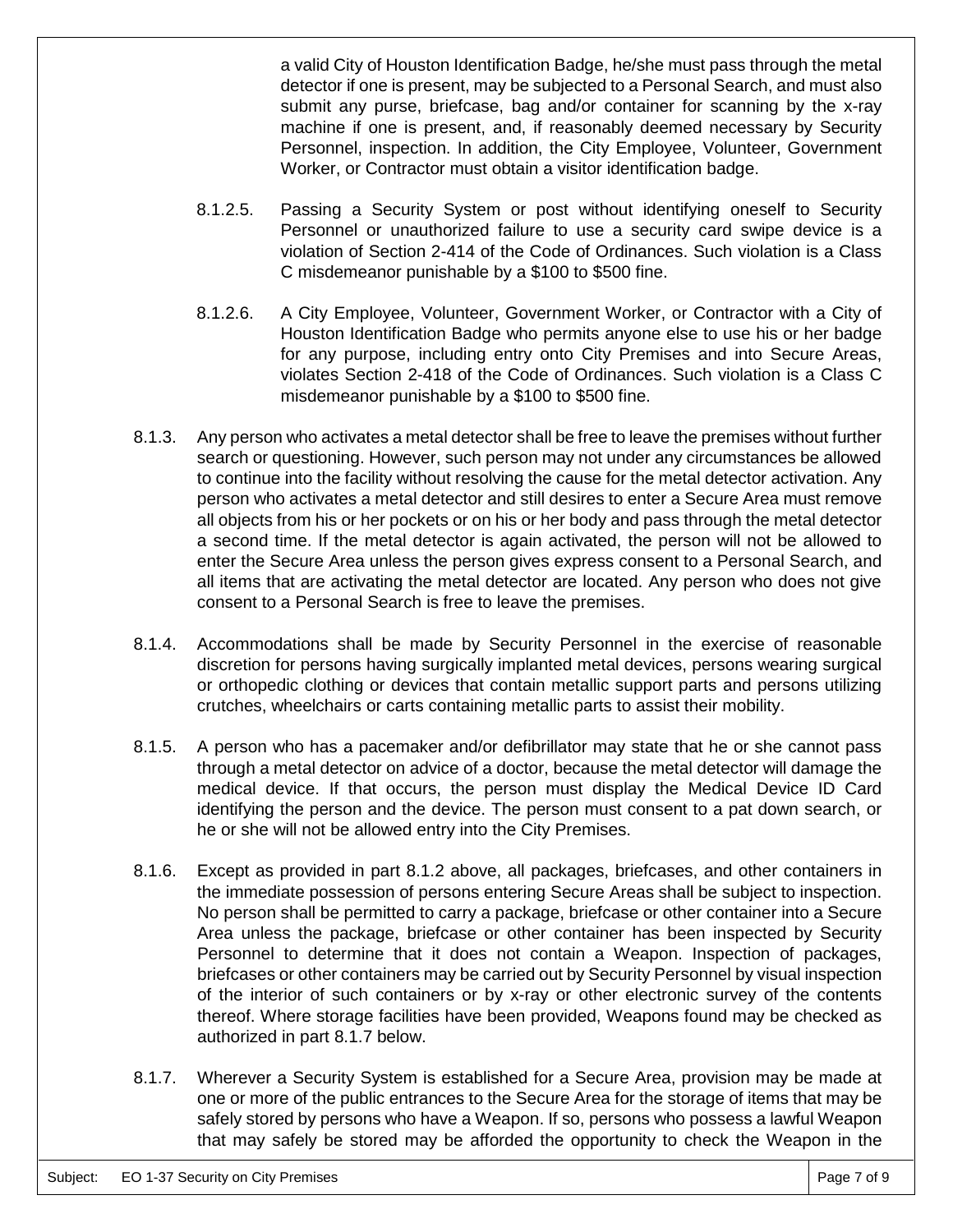storage area. Security Personnel shall exercise reasonable care, but all storage shall be at the sole risk of the person checking the item. Any item that is not reclaimed by the close of the business day of the City Premises where the Secure Area has been established shall be surrendered to the Houston Police Department for keeping and shall be subject to destruction if not reclaimed within 30 days. No provision of this order shall be construed to authorize the return of a Weapon that is unlawful to possess by the person surrendering the Weapon. Such Weapons will be turned over to the Houston Police Department for disposition.

- 8.1.8. A person with a valid license to carry who chooses to maintain possession of his or her handgun (except those intending to attend a meeting of a governmental entity subject to the Texas Open Meetings Act) will be issued a specially designed RED visitor badge by the security staff.
- 8.1.9. A person with a valid license to carry who will be attending a meeting of a governmental entity subject to the Texas Open Meetings Act will be required to secure the handgun in his or her personal vehicle or will be required to check the Weapon in the storage area.
- 8.1.10. Violations of Secure Area provisions shall be punishable as provided in Sections 2-415 and 2-419 of the Code of Ordinances or applicable state or federal laws.

#### **9. NOTICES**

- 9.1. Copies of this order shall be maintained for inspection in the Administration & Regulatory Affairs Department.
- 9.2. Copies of this order shall be maintained by Security Personnel stationed at public entrances or shall otherwise be made available upon request for public inspection upon each City Premise to which it pertains.
- 9.3. The General Services Department Director shall post one or more signs at each of the entrances to City Premises, as necessary. The signs shall be of a size and type reasonably likely to come to the attention of entrants. The signs shall be displayed in a conspicuous manner clearly visible to the public and shall advise in English and Spanish that:
	- 9.3.1. If applicable, all persons entering a Secure Area must stop and identify themselves to Security Personnel, announce their intended destination, and be subject to a search or inspection for Weapons prior to entering the Secure Area. In addition, all persons shall submit all bags or packages in their possession to a search for Weapons.
	- 9.3.2. Persons having Weapons in their possession may not enter the City Premises, unless they are licensed by the state to carry a handgun or are an exempted Peace Officer or officer of the court under Chapter 46 of the Texas Penal Code.
	- 9.3.3. If applicable, lawful Weapons may be checked at a designated security station.
	- 9.3.4. Copies of applicable regulations may be located at a designated place.
	- 9.3.5. Persons who do not comply with posted notices or security measures are subject to prosecution.
	- 9.3.6. If applicable, the entrance is not a public entrance and that members of the public may use a designated entrance for admission.